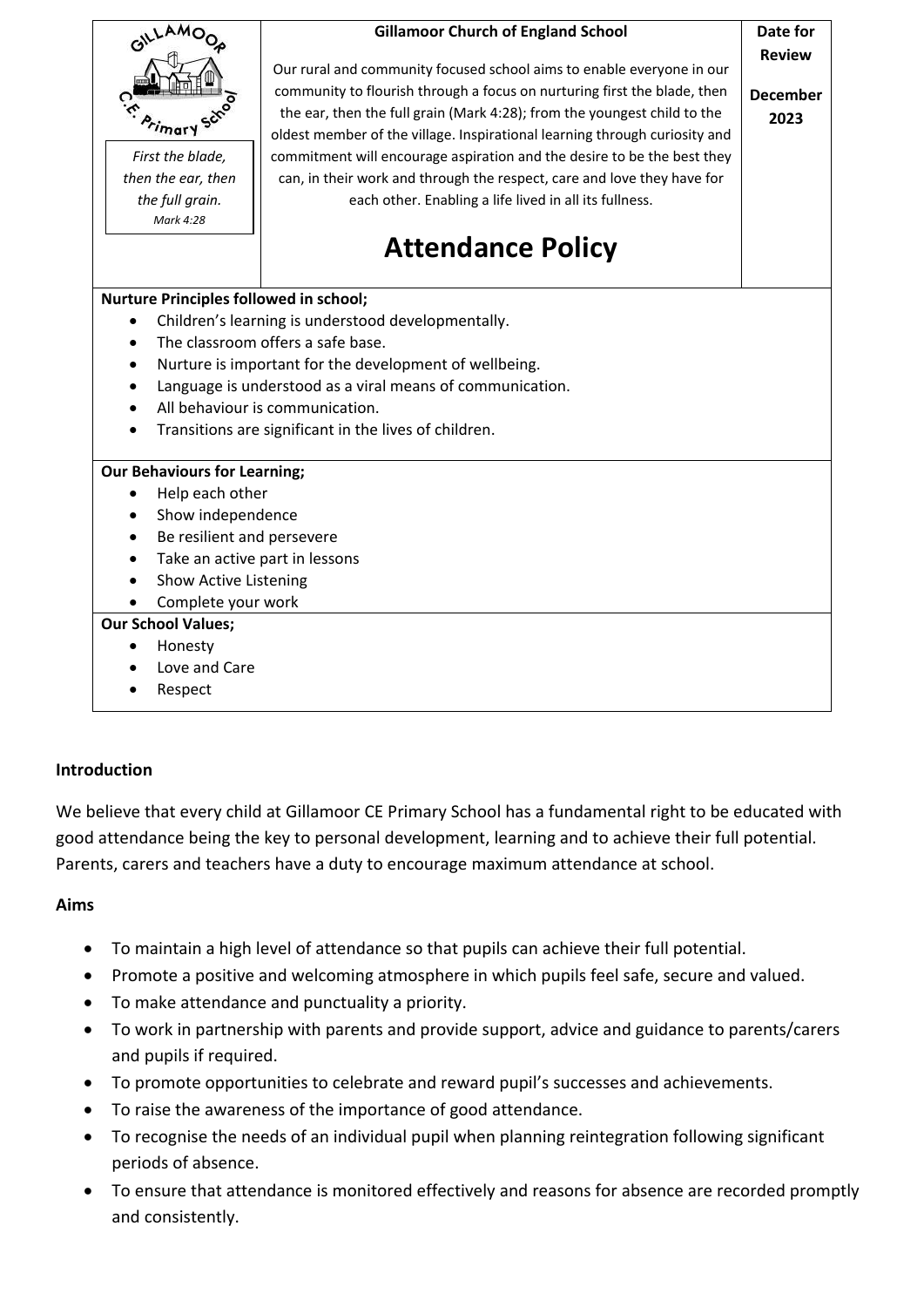- To ensure that systems are in place to identify and respond to the needs of different children's reasons for absence.
- To identify patterns of non-attendance at an early stage and working to resolve personal/social difficulties.
- To promote good practice, which encourages children to take a pride in their attendance and punctuality rates.

### **Context of the school attendance measures**

Parents are responsible for making sure that their children of compulsory school age receive a suitable fulltime education. This can be by regular attendance at school, at alternative provision, or otherwise (e.g. the parent can choose to educate their child at home).

### **What is expected of families?**

- To do all they can to attend school regularly and punctually.
- To be well prepared for the school day. For example had enough sleep and eaten breakfast.
- To recognise that children's achievement depends on good attendance.

### **Parents need to know**

- We recognise that individual children and families may from time to time have problems. Or aim is to support regular attendance.
- Lateness will be investigated and parents made aware of our expectations regarding prompt attendance.
- The school is not obliged to accept parental notes where there is reason to doubt the validity of the explanation offered.
- Parents need to be aware of curriculum requirements and be especially vigilant with regards to attendance during important academic times such as SATS.
- Families should see themselves as partners with the school and instil respect for education and those who teach their children.
- Parents need support their child and recognise educational achievements.
- Parents need to ensure their child arrives at school on time, properly dressed, with the right equipment, and ready to learn. A reason should be offered for lateness.
- No parent or carer can demand leave of absence as a right. An application for pupil leave in exceptional circumstances during term time should be completed as far in advance as possible and at least six week before the first date of the period of leave being requested. Each application will be individually considered. See Appendix 1.

### **Strategies for improving punctuality and attendance**

Staff at the school are committed to doing all they can to ensure children attend punctually and regularly. In order to ensure that our attendance rates are good we:

- Keep a record of those who arrive late each day.
- Keep a record of parents and carers who have telephoned to explain their child's absence; e.g. keep a record of parents and carers whom we have telephoned or left a message on the answering service.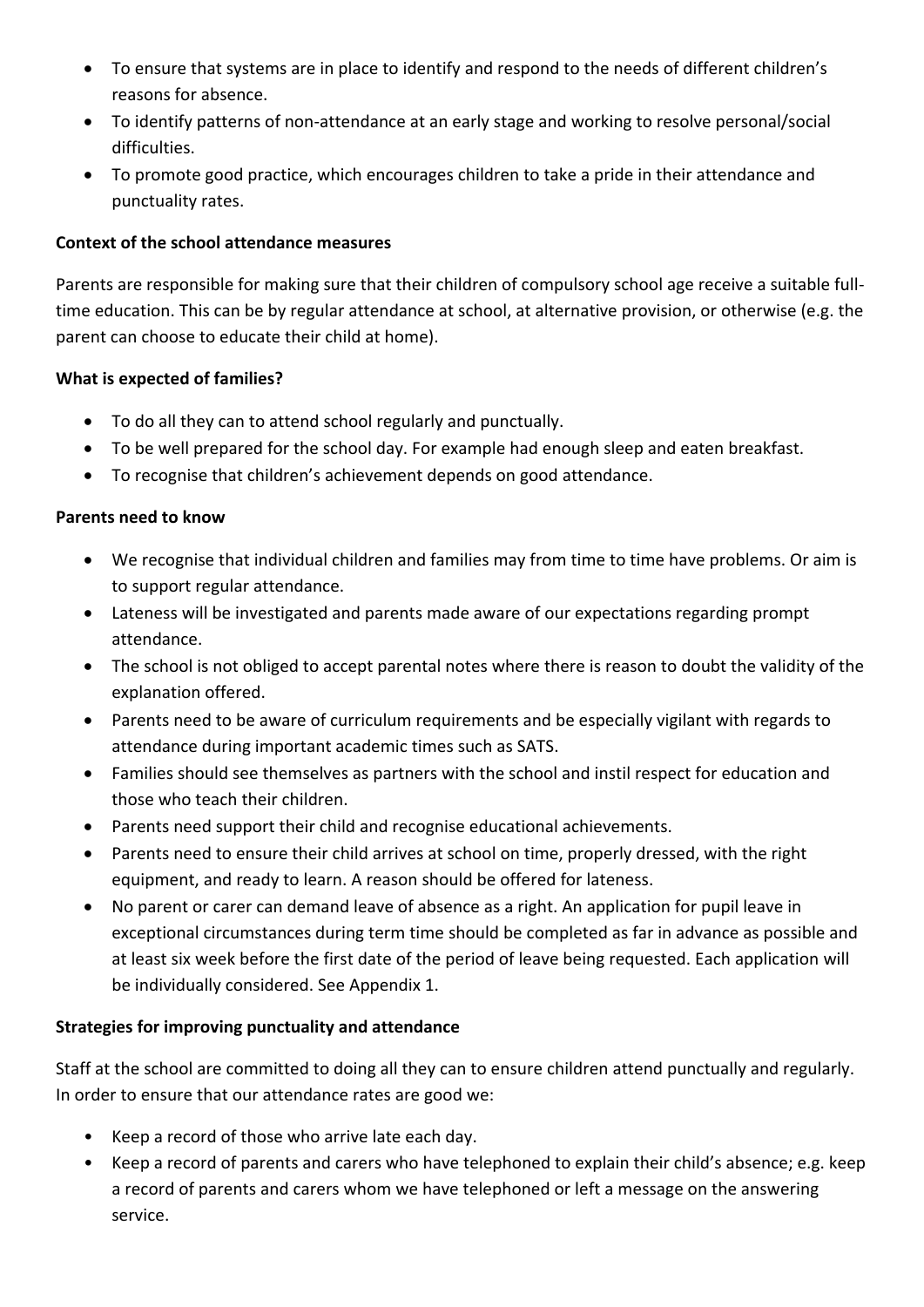- Talk with parents and carers to identify whether support is needed for a particular problem.
- Involve governors in our monitoring procedures.
- Each term for attendance below 95% parents will be notified by letter and encouraged to get their child in to school as much as possible.
- Each term for attendance below 90% parents will be notified by letter and encouraged to get their child in to school as much as possible, more regular monitoring will also take place. Where attendance is below 90% for 2 or more terms in succession with no reasonable evidence as to why, a referral may be made to the LA as there is a rick of persistent absence. This referral maybe to the prevent or health team where a child has had a lot of time off due to illness
- Each term for attendance below 85% parents will be notified by letter and encouraged to get their child in to school as much as possible, more regular monitoring will also take place. A referral may also be made to the LA as this is persistent absence. This referral maybe to the prevent or health team where a child has had a lot of time off due to illness.
- Award 100% attendance certificates to pupils.

### **Authorised absence**

- An absence is classified as authorised when a child has been away from school for a legitimate reason and the school has received notification from a parent or guardian. For example, if a child has been unwell and the parent telephones and writes a note to the school to explain the absence.
- Only the school can make an absence authorised. Parents do not have this authority. Consequently not all absences supported by parents will be classified as authorised. For example, if a parent takes a child out of school to go shopping during school hours, this will not mean it is an authorised absence.

### **Unauthorised absence**

- An absence is classified as unauthorised when a child is away from school without the permission of both the school and a parent.
- Therefore the absence is unauthorised if a child is away from school without good reason, even with the support of a parent.

### **Registration and Procedures**

- Children must attend school punctually and regularly.
- Lessons start at 9.00am and children may arrive at school from 8.45am and should be ready to start lessons at 9.00am
- Registration period is 10 minutes after classes start.
- Any child arriving after 9.00am but before 9.10am is late and is marked L (authorised late) the attendance and dinner registers are then amended with the child being marked late.
- All registers are closed at 9.10 am and any arrival after this time is marked as unauthorised absence (unless the child is late because of a valid, agreed prior appointment).
- If a child is absent, parents and carers are asked to telephone, or e mail, the school on the first day of absence by 9.10am and send a note of explanation, or an e mail, when they return so that the absence is not recorded as "unauthorised "
- If we do not receive a telephone call or message on the first day of absence by 9.10am we telephone the child's parent or carer to ask why the child is not in school.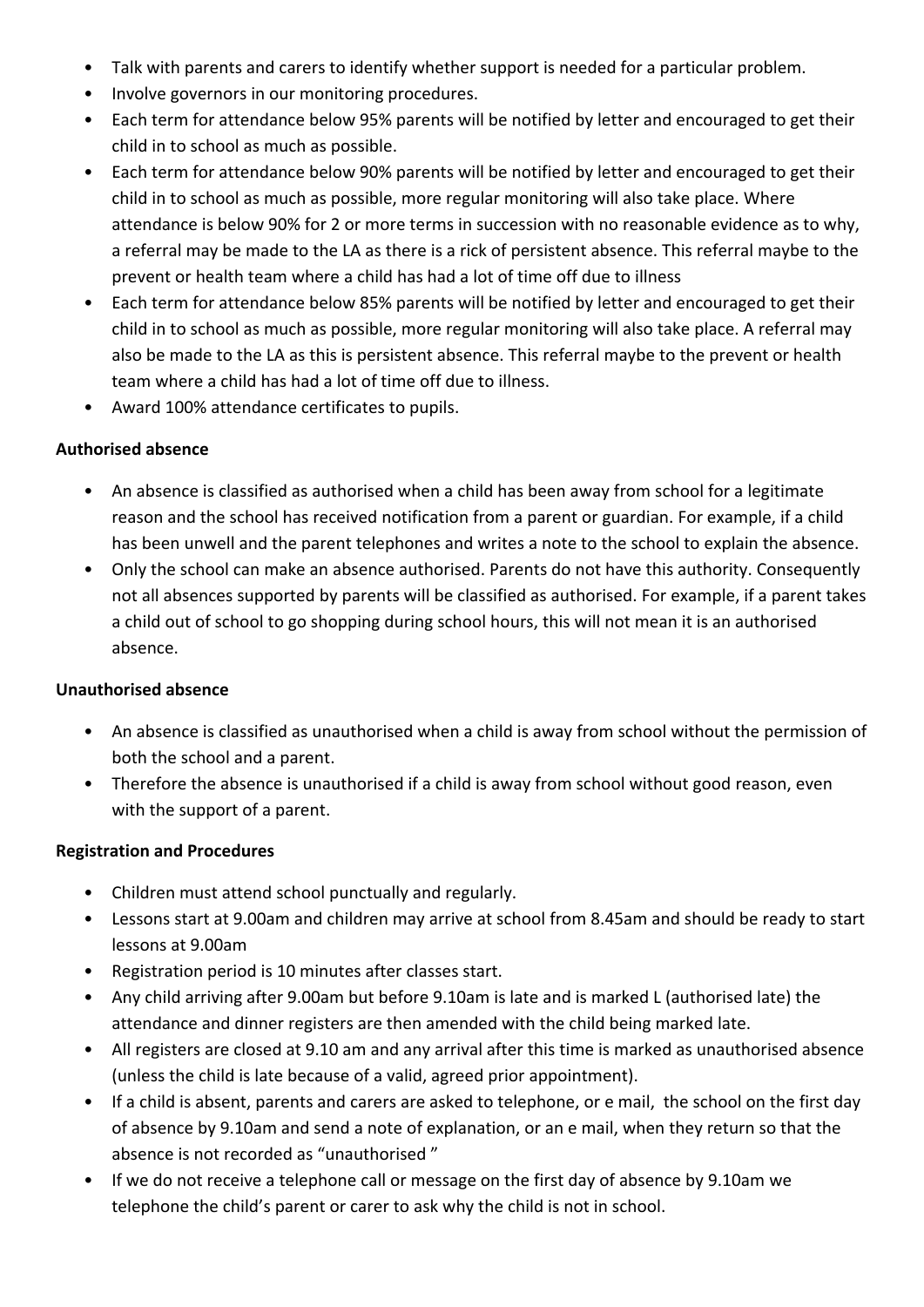• If we have previous concerns about a child's welfare e.g. the child is on the child protection register or we believe could be in danger, we notify our ESW and/or the police or Social Services at the end of the first day of absence.

A reason for absence is always required. The school will decide if it wishes to authorise the absence. This decision is made within the guidance set out in the 1996 Education Act which identifies the following as acceptable reasons for absence,

- The child is ill or prevented from attending school by unavoidable cause.
- The child is absent on days exclusively set apart for religious observance in their particular faith.
- The child is absence with "leave" due to exceptional circumstances.

# **Leave of absence in term time**

From September 2013 the head teacher can only authorise leave of absence in term time under exceptional circumstances. The following are examples of the criteria for leave of absence, which may be considered as 'exceptional':

- Service personnel returning from active deployment
- Where inflexibility of the parents' leave or working arrangement is part of the organisational or company policy. This would need to be evidenced by the production or confirmation from the organisation/company
- Where leave is recommended as part of a parents' or child's rehabilitation from medical or emotional problems. Evidence must be provided.
- When a family needs to spend time together to support each other during or after a crisis

This is not an exhaustive list the head teacher will consider the individual circumstances of each case when making a decision on this matter. Leave is only acceptable against exceptional circumstances and will not be granted on the basis of attendance record, academic performance or the 'experience' offered by being out of school. Where a headteacher feels that there may be exceptional circumstances which does not fit the criteria, they may refer to the local authority for advice. The decision of the Headteacher is, however, final.

The ability to access a reduced cost of a holiday does not constitute an exceptional circumstance.

# **Long-term absence**

- When children have an illness that means they will be away from school for over five days, the school will do all it can to send material home, so that they can keep up with their school work.
- If the absence is likely to continue for an extended period, or be a repetitive absence, the school will contact the support services, so that arrangements can be made for the child to be given some tuition outside school.

# **School Attendance Orders**

If it appears to the local authority that a child of compulsory school age is not receiving a suitable education, either by regular attendance at school or otherwise, then they must begin procedures for issuing a School Attendance Order. The order will require the child's parents to register their child at a named school. If they fail to comply with the order the parent can be prosecuted.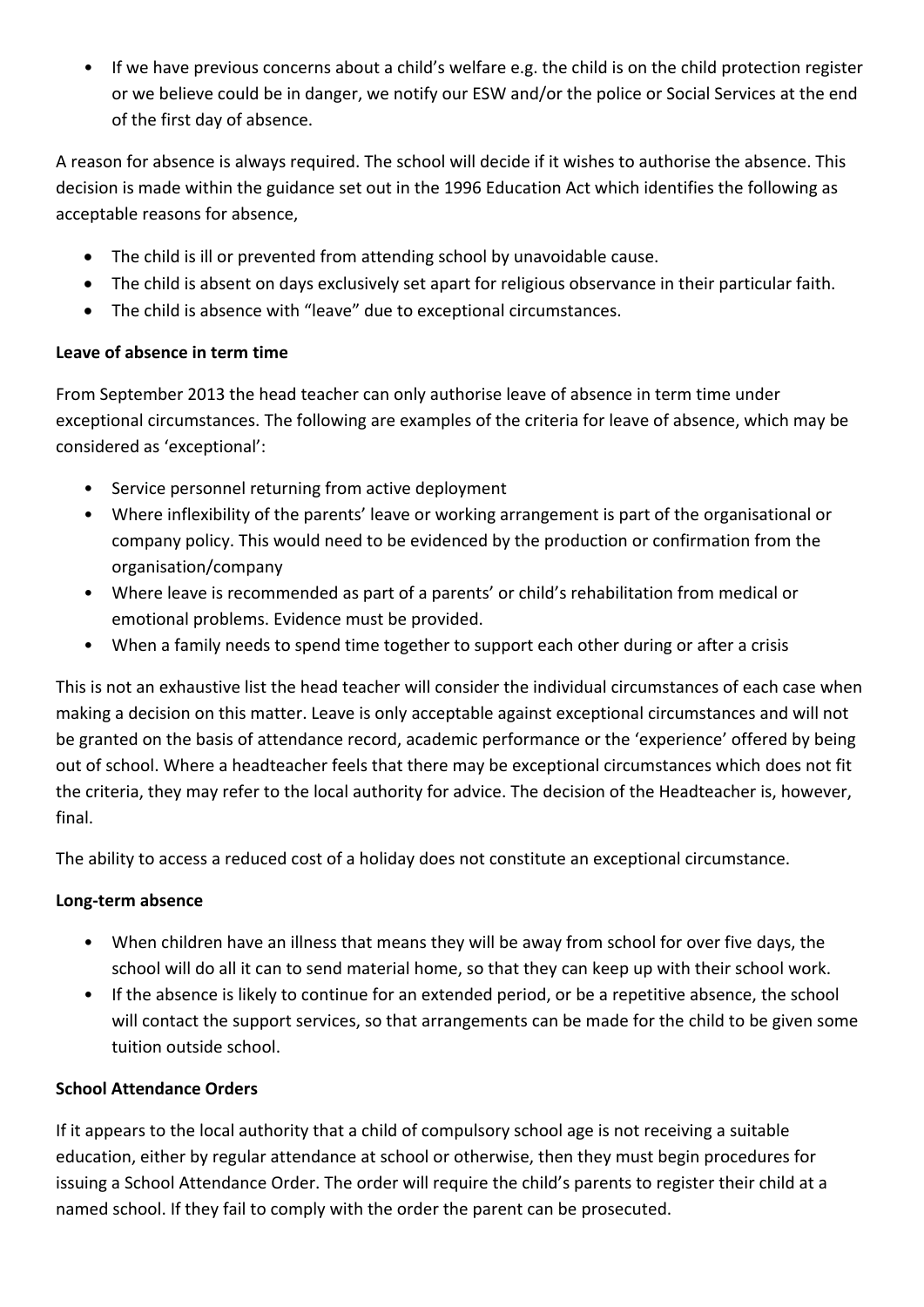### **Prosecutions by local authorities**

If a child of compulsory school age fails to attend regularly at a school at which they are registered or at a place where alternative provision is provided for them the parents may be guilty of an offence and can be prosecuted by the local authority. Only local authorities can prosecute parents and they must fund all associated costs. Local authorities should consider the Attorney General's Guidelines for Crown Prosecutors in all prosecution cases.

Local authorities must conduct all investigations in accordance with the Police and Criminal Evidence (PACE) Act 1984.

Local authorities have the power to prosecute parents who fail to comply with a school attendance order (section 443 of the Education Act 1996) or fail to ensure their child's regular attendance at a school (section 444 of the Education Act 1996).

Section 444 has two separate but linked offences: Section 444(1): where a parent fails to secure the child's regular attendance; and section 444(1A) where a parent knows that the child is failing to attend school regularly, and fails to ensure the child does so. Section 444ZA applies the offence to where parents fail to secure the regular attendance of their child at a place where alternative provision is provided. There are statutory defences for parents to use under the Act. The fines available to the courts if parents are found guilty of the section 444 (1) offence include a level 3 fine of up to £1,000. If they are found guilty of the section 444 (1A) the fine is at level 4, up to £2,500 and the court can also sentence them to imprisonment for up to three months. Local authorities have the power to prosecute parents of pupils found in a public place during school hours after being excluded from school. The fine is a level 3 fine of up to £1,000 10. Education Supervision Orders The local authority must consider applying for an Education Supervision Order (ESO) before prosecuting parents16. A local authority may apply for an ESO instead of or as well as prosecuting parents. The order is placed on the child and the local authority is appointed by the court to supervise that child's education either at a school or at home for a specified period of time.

### **Penalty Notices**

Penalty notices are fines of £60/£120 imposed on parents. They are an alternative to the prosecution of parents for failing to ensure that their child of compulsory school age regularly attends the school where they are registered or at a place where alternative provision is provided. Penalty notices can be issued to each parent liable for the attendance offence or offences.

Penalties can be used where the pupil's absence has not been authorised by the school. Penalties may also be issued where parents allow their child to be present in a public place during school hours without reasonable justification during the first five days of a fixed period or permanent exclusion. The parents must have been notified by the school at the time of the exclusion of this and the days to which it applies.

The *Education* (*Penalty Notices) Regulations 2007* set out the details of how the penalty notice scheme must operate. This includes a requirement that every local authority must draw up and publish a Code of Conduct for issuing penalty notices, after consulting all schools, including academies, and the police. The code should set out the criteria that will be used to trigger the use of a penalty notice. These could include: a number of unauthorised absences, perhaps within a rolling academic year; one-off instances of irregular attendance such as holidays taken during term time without the school's permission; and where an excluded child is found in a public place during school hours without a justifiable reason.